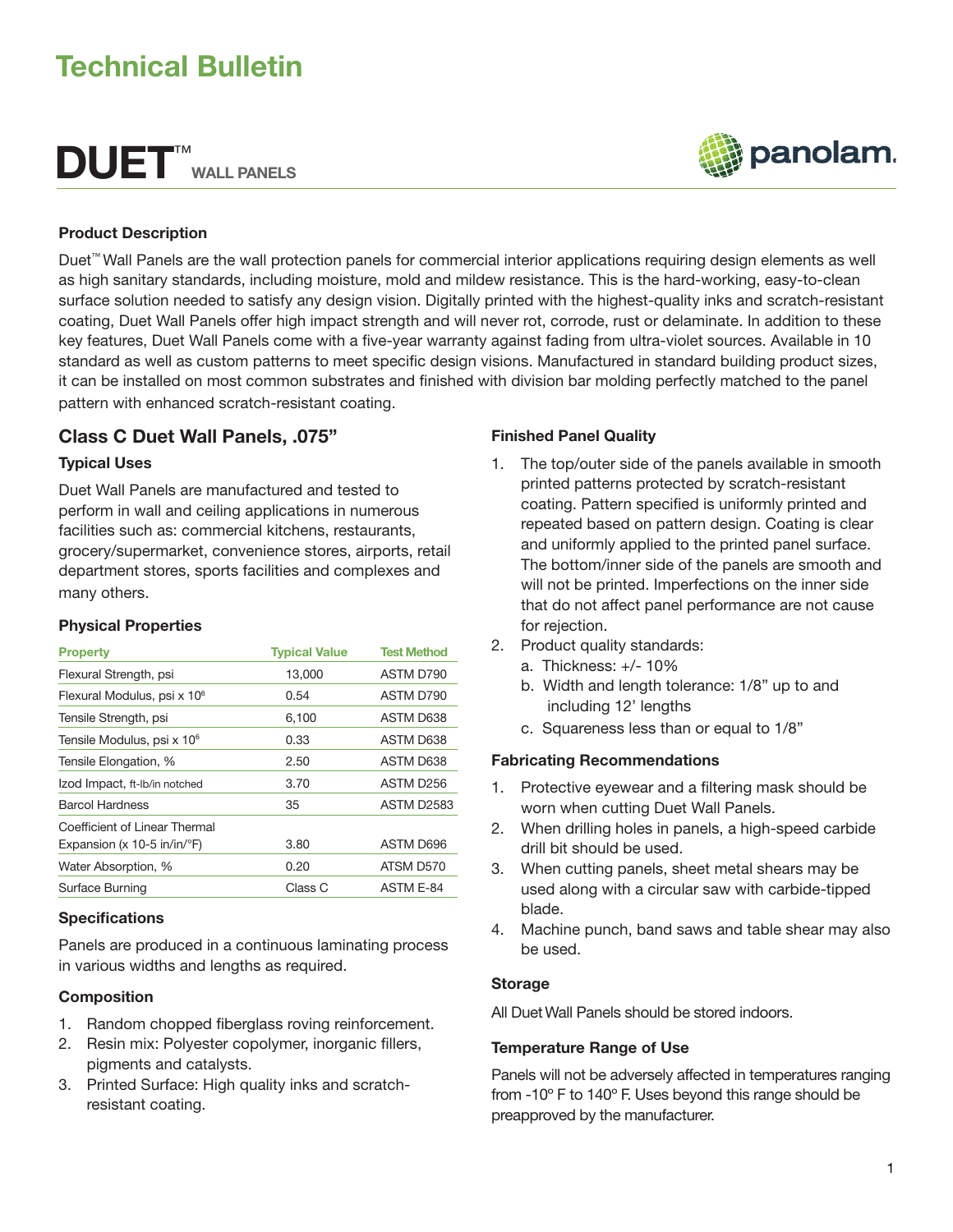#### Chemical and Stain Resistance

Chemical and stain testing was completed on Panolam Duet Wall Panels using SEFA procedure 8, Section 8.1. Test panels were cleaned with soap and water and blotted dry prior to conditioning. Panels were conditioned for 48 hours at  $73^\circ \pm 3^\circ$  F (23°  $\pm$  2°C) and 50  $\pm$  5% relative humidity (or the currently accepted ASTM guidelines). The panels were then tested using one of the following methods:

Method A: Volatile chemicals are tested by placing a cotton ball saturated with the reagent in the mouth of a 1-ounce bottle and inverting the bottle on the surface of the panel.

Method B: Non-volatile chemicals are tested by placing five drops of the reagent on the surface of the laminate and covering with a 24mm watch glass.

For both methods, the reagents are left of the panel for a period of 24 hours. The panel is then washed with water, cleaned with detergent, rinsed with deionized water and dried with a towel. The effect of the different reagents is evaluated according to the rating system below, after the laminate has equilibrated at a temperature of 73°  $\pm$  3°F (23°  $\pm$ 2°C) and relative humidity of 50% for 24 hours. SEFA criteria for laboratory grade finishes are no more than four Level 3 conditions. Please note that all testing was completed on dark wood pattern; other patterns could show additional visual changes.

2 - Slight surface

|                           |              |               |                                        | z - Silgitt surface      |                            |
|---------------------------|--------------|---------------|----------------------------------------|--------------------------|----------------------------|
| <b>Acids</b>              | <b>Level</b> | 0 - No Effect | 1 - Slight change<br>in color or gloss | etch or<br>surface stain | 3-Surface<br>deterioration |
| <b>Acetic Acid</b>        | 5.0%         | X             |                                        |                          |                            |
| Acetic Acid               | 10.0%        |               | X                                      |                          |                            |
| Acetic Acid, Glacial      | 99.5%        |               |                                        |                          | $\mathsf X$                |
| Hydrochloric acid         | 10%          |               |                                        | X                        |                            |
| Sulphuric Acid            | 3%           |               | X                                      |                          |                            |
| Sulphuric Acid            | 30%          |               | X                                      |                          |                            |
| <b>Bases</b>              |              |               |                                        |                          |                            |
| Ammonium Hydroxide        | 10%          |               | X                                      |                          |                            |
| Ammonium Hydroxide        | 28%          |               | Χ                                      |                          |                            |
| <b>Organic Chemicals</b>  |              |               |                                        |                          |                            |
| Hydrogen Peroxide         | 3%           | X             |                                        |                          |                            |
| <b>Salts</b>              |              |               |                                        |                          |                            |
| Sodium Chloride           | 10%          | X             |                                        |                          |                            |
| Sodium Chloride           | 60%          | X             |                                        |                          |                            |
| <b>Solvents</b>           |              |               |                                        |                          |                            |
| Acetone                   |              |               |                                        |                          | X                          |
| <b>Ethyl Alcohol</b>      | 50%          |               |                                        | X                        |                            |
| <b>Mineral Spirits</b>    |              |               |                                        | X                        |                            |
| Naptha                    |              |               |                                        | X                        |                            |
| <b>Food and Household</b> |              |               |                                        |                          |                            |
| <b>Bleach</b>             | $<$ 3%       | X             |                                        |                          |                            |
| <b>Bleach</b>             | Conc.        |               | Χ                                      |                          |                            |
| Vegetable Oil             |              | X             |                                        |                          |                            |
| Crayon                    |              |               |                                        | X                        |                            |
| Mustard                   |              | X             |                                        |                          |                            |
| Ketchup                   |              | X             |                                        |                          |                            |
| Shoe Polish (Black)       |              |               |                                        | X                        |                            |
| Soap Solution             |              | X             |                                        |                          |                            |

\*All test results based on our knowledge of testing procedures \*Tests results may differ by pattern